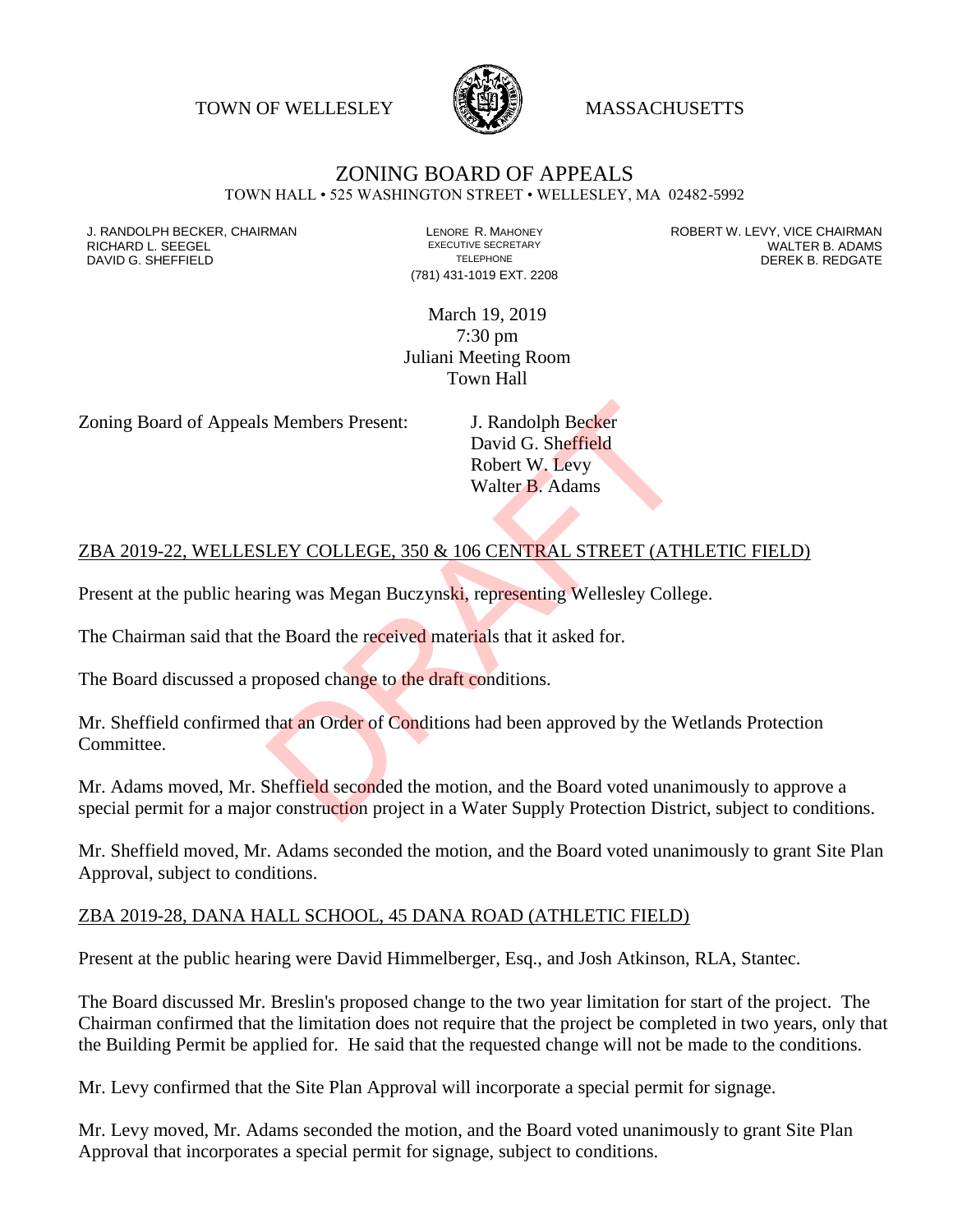## ZBA 2019-35, CHARLES KRAUS, 8 LAWRENCE ROAD

Present at the public hearing were David Himmelberger, Esq., and Charles Kraus, the Petitioner.

Mr. Becker said that he spoke with Town Counsel after the previous hearing. He said that they discussed the Bellalta v Brookline case. He said that Town Counsel thought that the Deadrick v Chatham might be more relevant to this petition. He said that the procedure that Town Counsel recommended for the Board to follow is to decide and make a finding on whether any nonconformity was extended or intensified and, if so, a special permit is the appropriate relief and the Board has to make a determination whether it considers the proposed structure to be substantially more detrimental than the existing structure. He said that is more or less consistent with Mr. Himmelberger's argument. Mr. Levy said that it is not consistent with the Board's practice.

Mr. Himmelberger said that he appreciates that the finer lines that were recently set down by the SJC in that most recent case do reflect a slightly different practice than how this Board has handled similar situations in the past. He said that the Board had some concern about that at the last hearing. He said that he emphasized the fact that the Board always retained the ultimate authority to make a final determination as to whether or not the proposed intensification of the nonconformity was substantially more detrimental to the neighborhood than the pre-existing nonconforming structure.

Mr. Adams asked Mr. Himmelberger to identify the nonconformities being extended and explain the basis of his statement that they are not substantially more detrimental to the neighborhood. Mr. Himmelberger said that there is an existing rear garage that is within three feet of the rear and side yard setbacks. He said that a 10 foot setback is required at the rear and a 20 foot setback is required on the side. He said that under this proposal the garage will be eliminated. He said that the existing home is also nonconforming with an 18.6 foot right side yard setback where 20 feet is required. He said that with the proposed addition, the nonconformity will be extended or intensified because it will be moving closer to the side yard property line by a considerable amount to bring it four feet from the property line. Board had some concern about that at the last hearing. I<br>ways retained the ultimate authority to make a final deter-<br>ication of the nonconformity was substantially more detri-<br>e-existing nonconforming structure.<br>mmelberge

Mr. Levy asked about the setbacks on the existing garage. Mr. Himmelberger said that the side yard setback is 2.5 feet and the rear yard setback is 3 feet. He said that the proposal is to decrease the distance from the house to the side property line from 18.6 feet to 3.5 feet. He said that he and his client are urging that the Board can find that is not substantially more detrimental to the neighborhood, where they will remove a more nonconforming garage. He said that the size of the house will increase but the TLAG will be below 3,600 square feet. He said that all of the neighbors impacted by this are supportive and do not think that it will be more detrimental. He said that the house to the right, which is down grade, is separated by a two car garage and the house itself sits further forward than this addition, closer to Lawrence Road. He said that his client reduced the TLAG and the scope from the prior proposal that was withdrawn without prejudice.

Mr. Adams said that the Bellalta v Brookline case went to great lengths to identify the fact that the neighbors felt that it was not more detrimental, as is the case here. He said that the lot was very small but there were several other houses in the neighborhood of similar size and volume as the proposed alteration. He said that it was just a dormer that was being added.

Mr. Adams said that if the Board approves a special permit for this, a lot of people will line up to come in with similar requests. He said that the Board has reviewed cases that involve air conditioning condensers and this new SJC decision may help with some of those. Mr. Levy said that it would not apply if it was creating a new nonconformity.

Mr. Himmelberger that this petition is to extend an existing nonconformity. He said that in the Brookline case the Court said that because it was an intensification, it did not need to reach the issue in the Chatham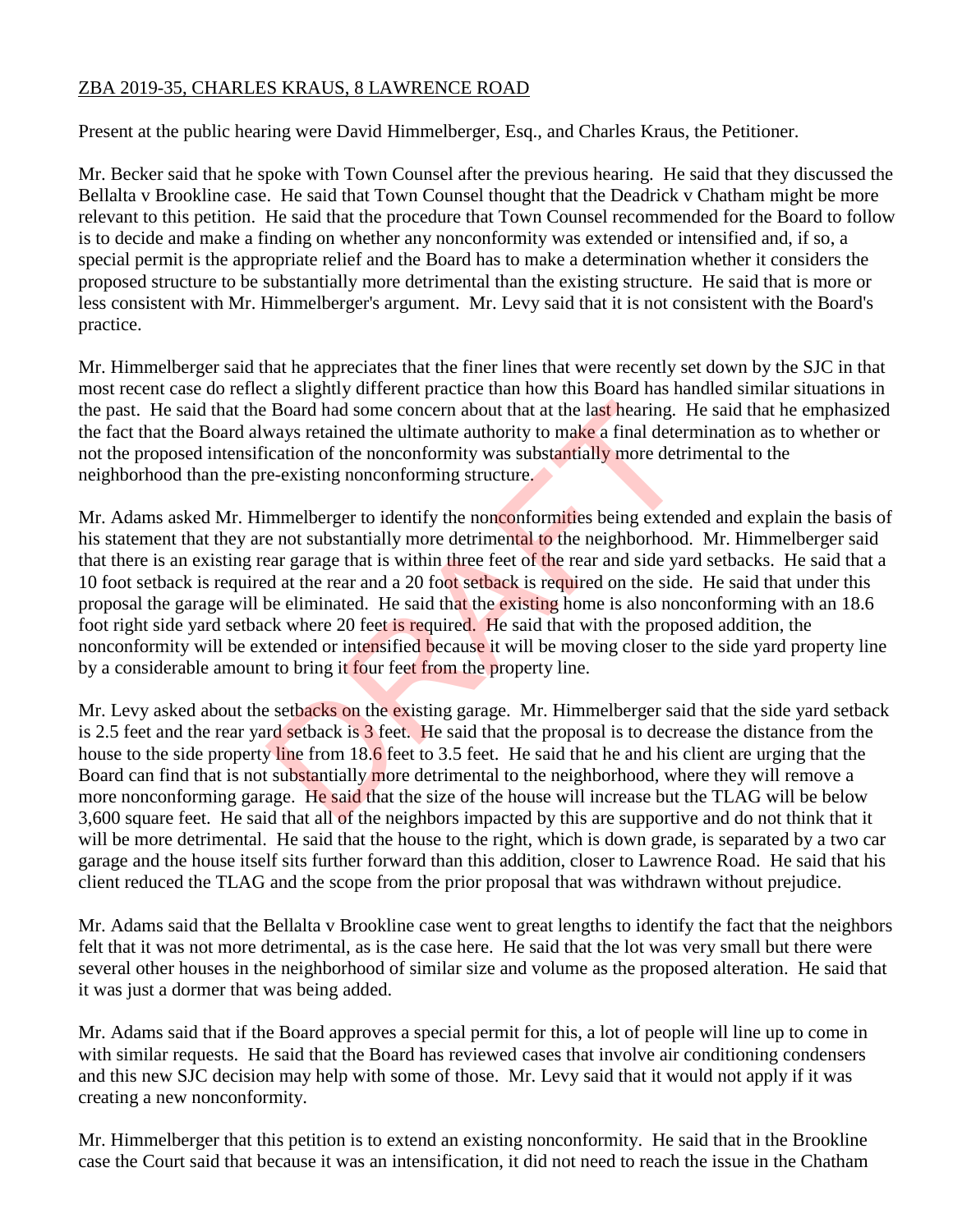case that a new nonconformity was created. He said that the language does allow for new nonconformities but the Brookline case only addresses an intensification of a nonconformity, which is the case with this petition where there is a pre-existing nonconforming right side setback at 18.6 that will be increased or intensified by bringing the structure closer to the lot line at 3.5. He stressed that they will be eliminating a garage that was more nonconforming on the side and the rear. He said that the project will improve the garage's setback but will intensify the home's setback.

Mr. Levy confirmed that the Petitioner is not relying on the garage's nonconforming as the basis for seeking a special permit but relying on the fact that there will be an intensification of the existing side yard setback of 18.6 feet on the house. Mr. Adams said that it will be a huge increase in the nonconformity. Mr. Himmelberger said that, with respect to the house, this will intensify the nonconformity of the house by extending further into the setback, and on that basis alone, they believe that the Brookline case allows the Board to make a finding under Section 6, if the Board determines that it will not be substantially more detrimental to the neighborhood. He said that in making that decision about whether or not intensifying the right side nonconformity of the house is not substantially more detrimental, the Petitioner wants the Board to take into consideration that will remove entirely the garage at the rear as well as improve the right side nonconformity of the garage.

Mr. Levy asked if there is evidence to show that this is a pre-existing nonconforming structure, meaning that it was built prior to the adoption of Zoning or the side yard setback bylaw. He said that the Board has only seen a permit is from 1927. Mr. Himmelberger said that side yard setback requirements were enacted in 1940.

Mr. Levy asked if Mr. Himmelberger's interpretation of the Brookline case is that once you have a nonconforming structure on a lot, any alteration only requires a special permit and under no circumstance would be a variance be required. He asked if the standard should just be more detrimental if the plan was to extend to 40 feet high. Mr. Himmelberger said that in accordance with his reading of Bellalta, Mr. Levy's hypothetical case would create a new nonconformity. He read Footnote 13 in Maria Bellalta & another vs Zoning Board of Appeals of Brookline & others. He said that he thinks that would still be an open question or as yet an undecided decision by the SJC. He said that there is language in their decision that could support that argument. Mr. Levy said that the F.A.R. was already in violation and there was an increase in that. He said that it did not create a new nonconformity. He said that the Trial Court opinion that was appealed in the Brookline case said that it does not address new nonconformities. age.<br>
sevidence to show that this is a pre-existing nonconform<br>
doption of Zoning or the side yard setback bylaw. He sai<br>
77. Mr. Himmelberger said that side yard setback require<br>
immelberger's interpretation of the Brookl

Mr. Levy said that he was concerned that the ruling creates a get out of jail free card for nonconforming lots where they can do whatever they want. Mr. Himmelberger said that the applicant will always have to come before the ZBA. Mr. Levy said that it will be for a much lesser standard.

Mr. Levy said that the existing nonconforming structure is shy of a conforming setback by 1.5 feet. He said that one little corner nicks the setback. He said that the SJC ruling now this gives the property owner the right to do whatever he wants without a variance.

Mr. Levy said that part of the Board's analysis should be to look at the fact that the setback will go from 18.6 feet to 3.5, keeping in mind that the town deemed that a 20 foot side yard setback is appropriate in this district. He said that the Board has to look at how it relates to being substantially more detrimental.

Mr. Adams said that when the second exempt clause was added to Section 6, there were a couple of wordings suggested. He said that the wording that was limiting to the ability to make a modification to a nonconforming structure was rejected. He said that it was clearly the opinion of the framers of the second exempt clause of Section 6 that there be the ability to extend a nonconforming portion of the building and that a variance would not always be required for such a condition. He said that, based on that, he thought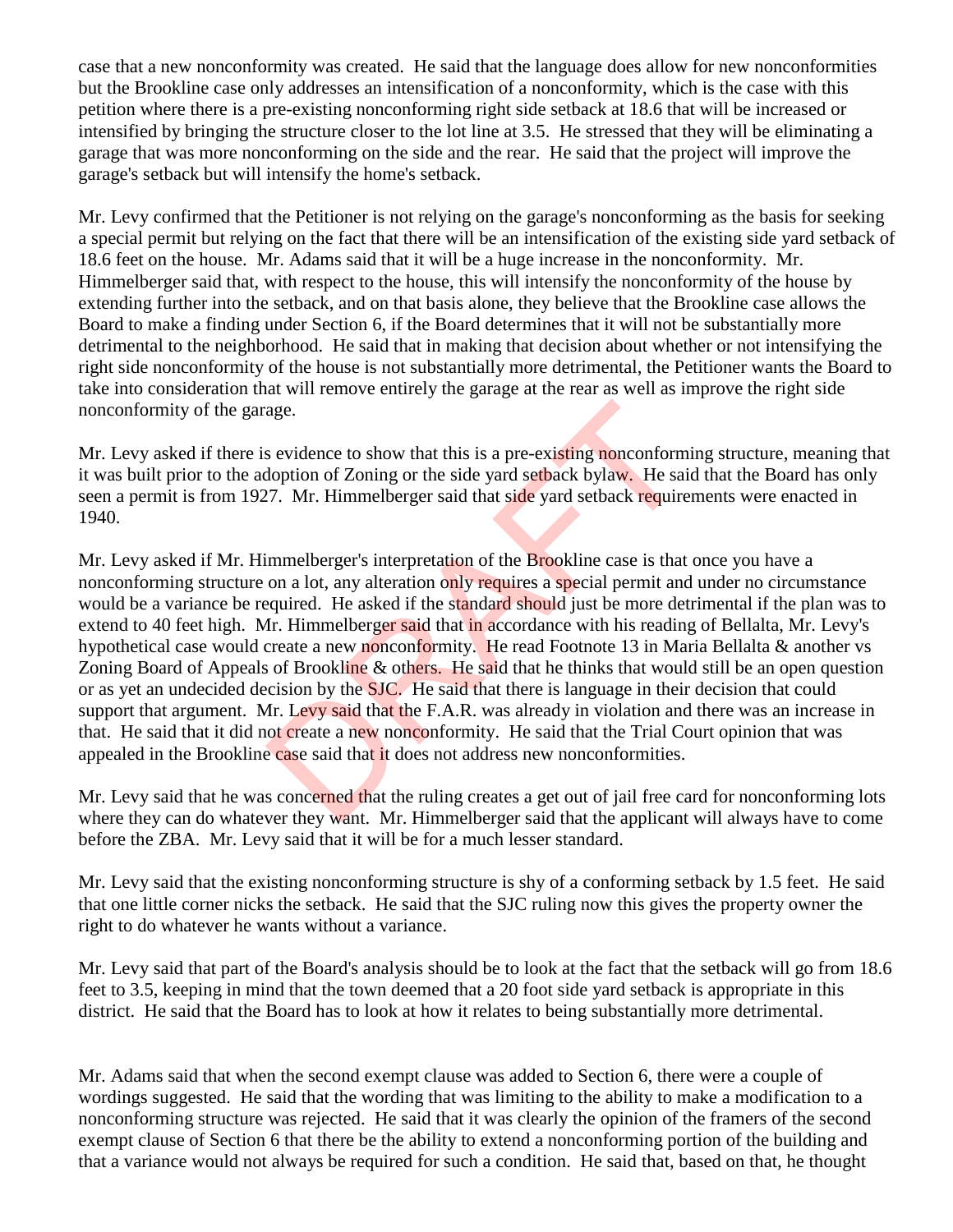that, Counsel has proved his case. He said that he is troubled because this is a rather dramatic extension of the nonconformity, very much unlike the one that the Brookline case was based on. He said that, were it not for the fact that the Applicant communicated with all of the neighbors and produced documents that they did not think it would be substantially more detrimental, he would probably have a different opinion about this case. He said that the Board will have to rely heavily in the future on the fact that each case is based on its own merit.

Mr. Himmelberger said that the Board might have more difficulty in making its determination were it not for the fact that the pre-existing nonconforming garage that will be removed. He said that the Board has in the past has permitted nonconforming garages to be rebuilt.

Mr. Becker said that after speaking with Town Counsel, he thought more about the meaning behind what would be considered to be substantially more detrimental. He said that neither the bylaw or Chapter 40A define it. Mr. Levy said that the US Supreme Court said in a case defining pornography is that you know it when you see it.

Mr. Becker said that he redefined his study area but it did not materially change the analysis. He said that this will still be the largest, which by itself does not say anything because somebody has to be the largest house. He said that the Board frequently reviews petitions to go from below average to the largest house in the neighborhood.

Mr. Becker said that what matters with this project is the change in the setback. He said that he looked around other neighborhoods in Wellesley to see where are there other places with narrow setbacks. He said that is difficult to do because you cannot see where the property lines are. He said that you can see the house to house difference. He said that the other side of that coin is the point of having setbacks. Mr. Adams said that the Board has to evaluate the project based on the circumstances of a particular case.

Mr. Levy said that part of the Board's charge for Zoning is to try to make structures as conforming as possible and not to go in the other direction. Mr. Adams said that the Court said in its decision that the Boards should not be strictly guided by that. Mr. Levy said that the Town set Zoning and parameters for a reason. He said that it is not the sole determinant but it is a factor. Mr. Adams said that the court case says that the Board has to decide if it is more detrimental or not. edefined his study area but it did not materially change the set st, which by itself does not say anything because somebologies somebologies somehologies of frequently reviews petitions to go from below averat that matters

Mr. Himmelberger said that his client would not come before the Board if he was not starting from the position where he has the pre-existing nonconforming garage. He said that intuitively the Board has allowed rebuilding of nonconforming structures in place. He said that this project will bring a nonconforming garage piece forward and attach it to the house, which will make the house more nonconforming but not as nonconforming as the garage was. He said that they will remove the rear nonconformity of three feet and the structure will now be fully conforming to the rear yard setback of 10 feet. He said that it would be a significantly higher burden if there had been no garage with the nonconformities.

Mr. Levy said that there will be greater mass with the proposed addition. He said that the existing garage is one story.

Mr. Adams said that part of the SJC ruling was that the nonconformity was not intensified and it was the opinion of the neighbors that it was not being intensified. He said that clearly there is a benefit to sharing plans and working with neighbors to address their concerns.

Mr. Becker said that if the setback ended up at 9 feet instead of 3.5 feet, making a finding that the proposed structure would not be substantially more detrimental would be easier. Mr. Levy said that the analysis is if the modification of a proposed addition will be substantially more detrimental than the existing structure. He said that going from 18.6 feet to 3.5 is huge percentage increase and the question is if it is more detrimental.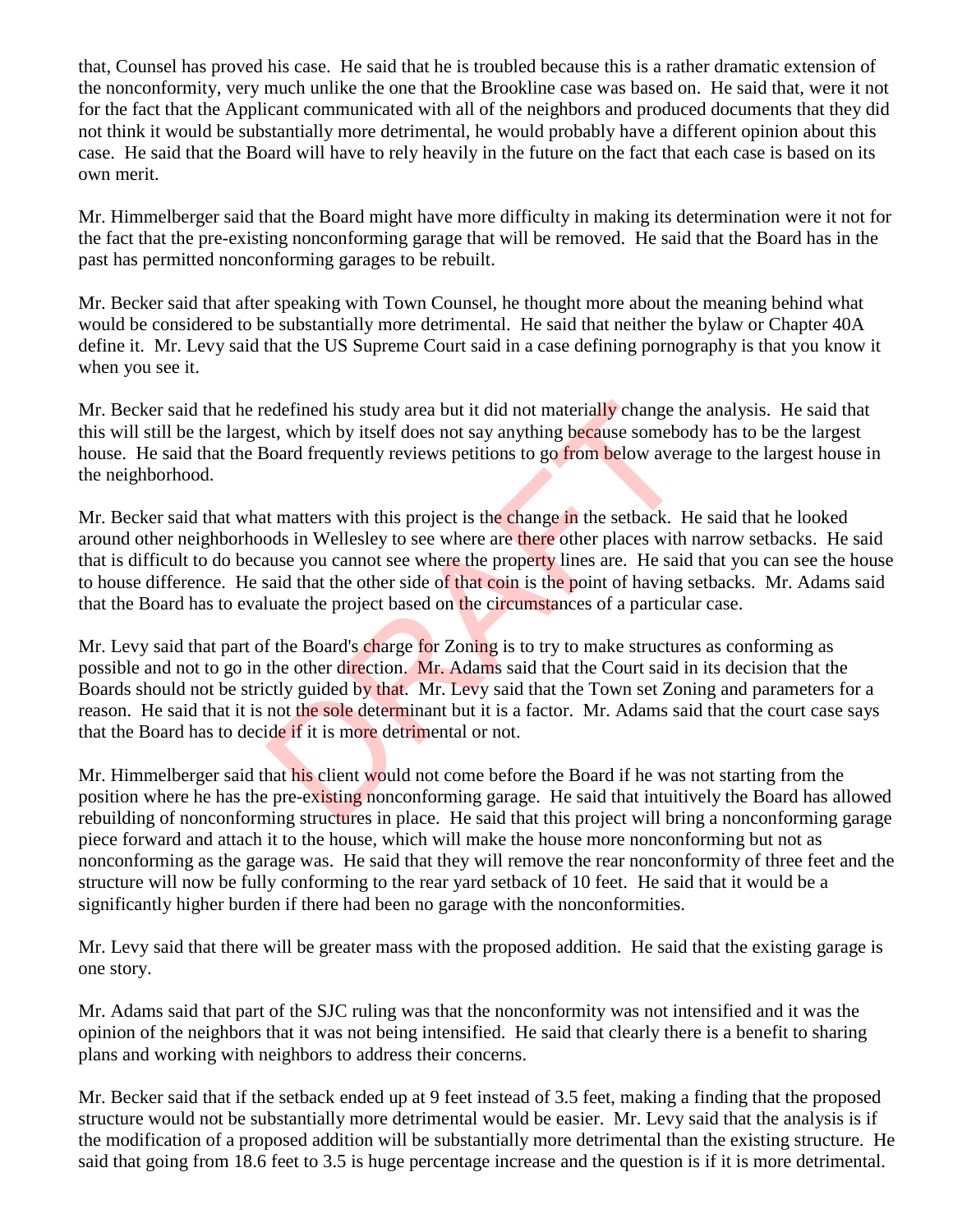Mr. Becker said that if the rest of the houses in the neighborhood were 3 to 6 feet it would not be more detrimental. Mr. Adams said that this is a specific situation that has a pre-existing nonconforming garage on the neighboring property that is probably closer than 3.5 to the property line. Mr. Levy said that it is a one story garage that is lower. Mr. Adams said that because of the driveway, there is a setback that is not likely to be encroached upon. He said that condition could change if the house was torn down and rebuilt.

Mr. Himmelberger said that if this was just a case where they were seeking to increase a nonconformity setback from 18.6 to 3.5 feet, it would be a much harder case to plead. He said that the case has to be viewed in totality that includes the nonconforming garage and eradication of its nonconforming rear yard setback. Mr. Levy said that it would be easier if the addition was kept to one story. He said that the mass and bulk will be substantially more onerous on the lot than the present garage. Mr. Becker said that it is an intensification of the use that shows up in the TLAG. Mr. Levy said that it will look a lot different from the street and for the neighbors because it will go up two stories. Mr. Adams said that the Board has not always viewed a vertical increase that does not exacerbate the setback as an intensification. Mr. Himmelberger said that this should be viewed as a 1.5 story versus a 2 story because it will have a shed dormer on a half story. He said that part of the height is driven by the desire to keep the pitch of the proposed structure consistent with the pitch of the existing structure.

Mr. Becker said that he looked at properties on Weston Road and saw some that are very close to the lot line. He said that there are several properties on River Ridge that are close to the property line. He said that the difference between 18.6 feet and 3.5 feet is a lot.

Mr. Himmelberger said that his client would like to avoid a negative vote from the Board.

Mr. Becker asked if there was anyone present at the public hearing who wished to speak to the petition.

Mr. Adams said that his opinion has changed, based on a detailed reading of the Brookline case. He said that he could make a finding that the proposed structure shall not be substantially more detrimental to the neighborhood than the existing nonconforming structure, subject to a condition that the garage is removed, because the design was carefully worked through and vetted with the impacted neighbors, who provided statements of support. He said that this will be looming over one neighbor on the side. He said that he appreciated that Mr. Kraus made the effort to speak with all of his neighbors which gave them an opportunity to express disagreement with the design and gave them an opportunity to organize others who might feel the same way but that did not happen. ing structure.<br>
sooked at properties on Weston Road and saw some that a<br>
eral properties on River Ridge that are close to the prope<br>
feet and 3.5 feet is a lot.<br>
hat his client would like to avoid a negative vote from the<br>

Mr. Becker said that although he was concerned about the 3.5 foot setback, on the basis of what has been said, he would be willing to support a finding that the proposed structure would not be substantially more detrimental to the neighborhood, principally because of the distance between the houses. He said that when viewed from the street you cannot tell where the lot line is. He said that combined with the neighbors' support would lead to that conclusion.

Mr. Levy asked to see the letter of support from the neighbor at 19 Willow Road. He confirmed that the letter dated February 25, 2019 referenced the new plans.

Mr. Adams said that the existing house makes a statement as it is and that will be continued with this design.

The Board confirmed that TLAG will be 3,526 square feet.

Mr. Adams said that the Board should be mindful that a 6,000 square foot lot is very small. Mr. Levy said that a 3,500 square foot house is a large house.

Mr. Himmelberger said that there are unique facts in this case.